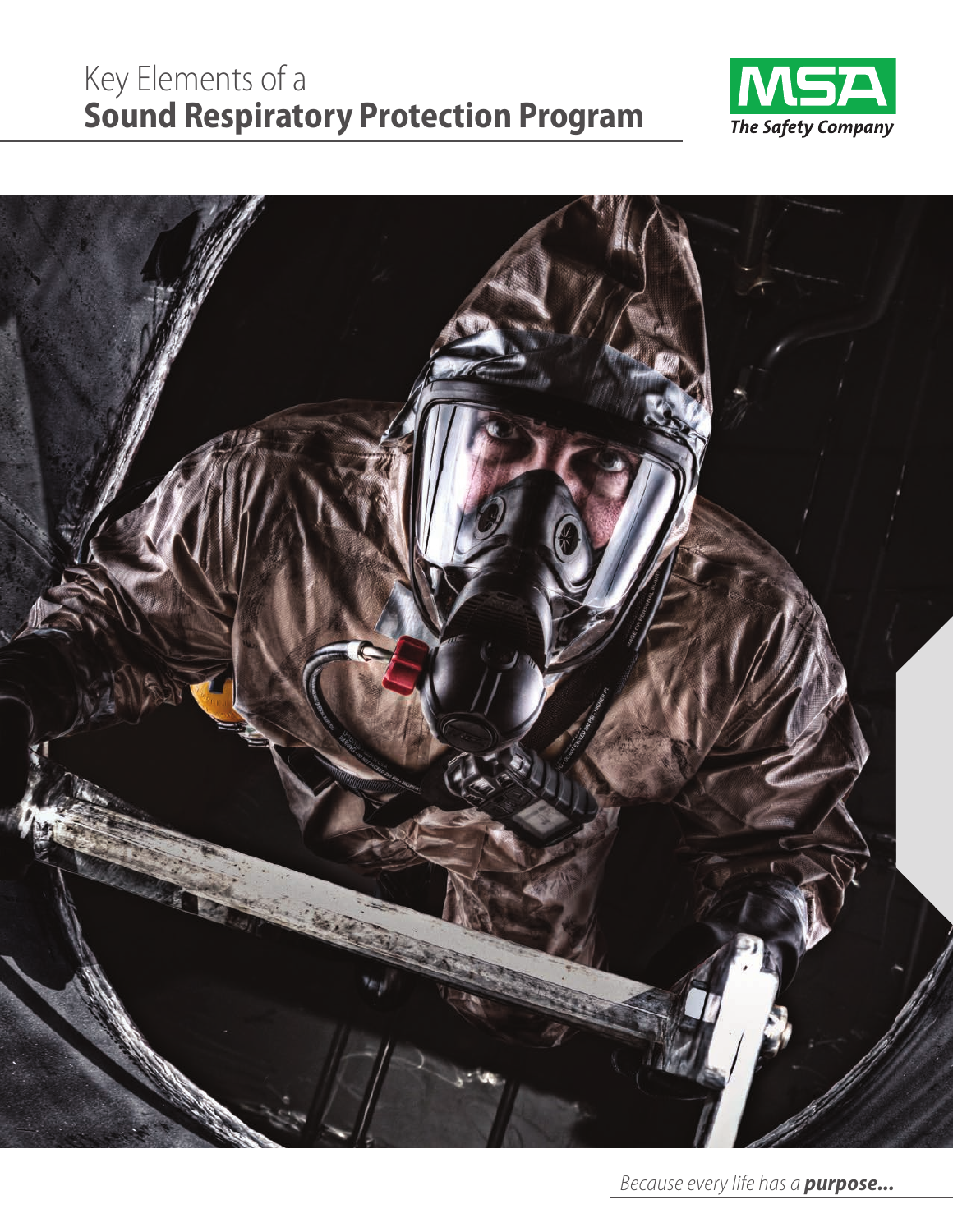*PremAire® Cadet Escape Respirator shown here*

# Contents

# **The 7 Key Elements**

### **1. A Written Respiratory Protection Program**

 Administration Voluntary Respirator Use Respiratory Hazards

**2. Hazard Assessment**

Exposure Monitoring

**3. Hazard Control**

### **4. Respirator Selection** Types of Respirators

**5. Training** Fit Testing

- **6. Respirator Care**
- **7. Medical Surveillance**

# **Program Evaluation**

# **Record Keeping**

**The fundamental goal of any respiratory protection program is to control occupational diseases caused by breathing air contaminated with harmful dusts, fogs, fumes, mists, gases, smokes, sprays, and/or vapors. The defense against these contaminants is simple: Keep them out of the air that workers breathe. Always implement engineering and/or administrative controls first. If contaminants still present a hazard, you must provide appropriate respiratory protection for every employee who might be exposed to them.**

**MSA can help you take a comprehensive approach to sound Respiratory Protection practices. This guide will help you understand the need for respirators, how they work, and what their limitations are.**

**OSHA (the Occupational Safety and Health Administration) and NIOSH (the National Institute of Occupational Safety and Health) regulations define all the specific requirements which must be followed, including the capabilities of appropriate respiratory protection. Employers must follow the requirements of these governmental regulations, both the general regulations which apply to all workplaces and the specific regulations for exposures in their particular industry, such as lead, silica dust, asbestos, and ammonia.**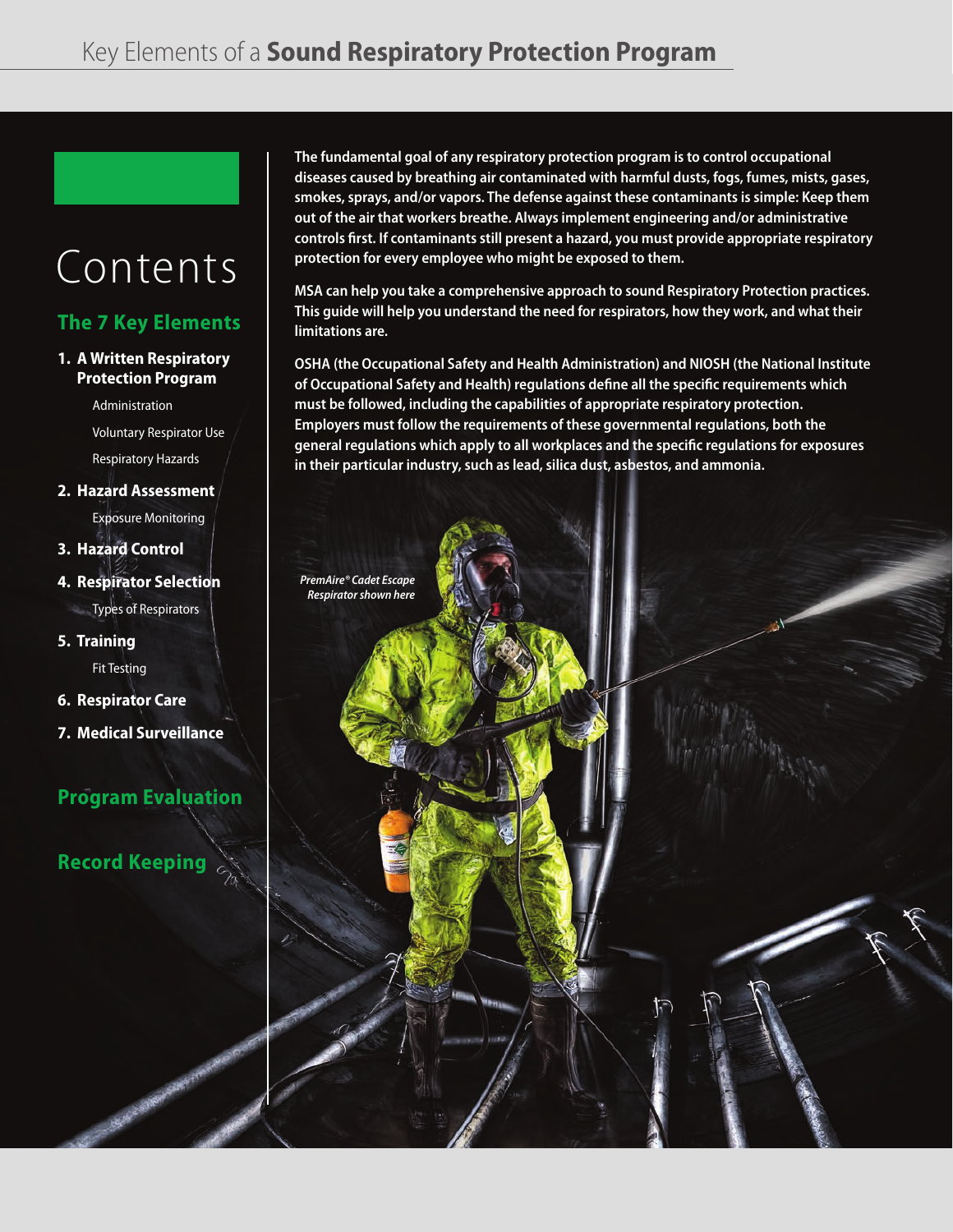

## **The 7 Key Elements**

Chances are that you are already familiar with the need for and use of respirators in your workplace, but as with anything else, it doesn't hurt to review your current program against standard operating procedures governing the selection and use of respirators.

According to program details in OSHA's Respiratory Protection Standard (29 CFR 1910.134), the seven key elements that every respiratory protection program should contain are:

- 1 A written plan detailing how the program will be administered
- 2 A complete assessment and knowledge of respiratory hazards that will be encountered in the workplace
- **3** Procedures and equipment to control respiratory hazards, including the use of engineering controls and work practices designed to limit or reduce employee exposures to such hazards
- 4 Guidelines for the proper selection of appropriate respiratory protective equipment
- 5 An employee training program covering hazard recognition, the dangers associated with respiratory hazards, and proper care and use of respiratory protective equipment
- **6** Inspection, maintenance, and repair of respiratory protective equipment
- 7 Medical surveillance of employees

# 1 A Written Respiratory Protection Program

#### **Administration**

The first step in a respiratory protection program is to establish written standard operating procedures governing the selection and use of respirators. Regular inspection and evaluation of the program will ensure its continued effectiveness.

According to OSHA, a written program will help employers, employees, and compliance officers gauge the adequacy of a given program. When developing your written respiratory protection program, be sure to include the following elements, designated by 29 CFR Part 1910.134:

- $\blacksquare$  Procedures for selecting respirators for use in the workplace
- $\blacksquare$  Fit-testing procedures for tight-fitting respirators (including a signed copy of employees' fit-test records)
- **Procedures for proper use of respirators in routine and emergency** situations
- **Procedures and schedules for cleaning, disinfecting, storing,** inspecting, and repairing respirators
- Procedures to ensure adequate air quality, quantity, and flow of breathing air for atmosphere-supplying respirators
- Medical evaluations of employees required to wear respirators

#### *Employers must:*

- Submit a written respiratory protection program unless the choice of voluntary respiratory protection is a filtering facepiece (dust mask)
- Provide voluntary respirator users with Appendix D of the Standard
- $\blacksquare$  Ensure that employees using a respirator voluntarily have medical clearance

Employees must clean, store, and maintain the respirator so that its use does not present a health hazard.

If possible, one person should administer these procedures, to ensure consistent coordination and direction and optimum results. The actual respiratory protection program itself for each workplace depends upon many factors, and may require input from specialists such as safety personnel, industrial hygienists, health physicists and physicians.

### **Voluntary Respirator Use**

An employer must provide respiratory protection for employees who ask for it or let employees use their own respiratory protection, if such respirator use will not create a hazard. Fit testing is not required for voluntary use.

### **Respiratory Hazards**

Before a respiratory protection program is initiated, it is important to first understand the types of respiratory hazards inherent to your industry. Of the three normally recognized ways toxic materials can enter the body—through the (1) gastrointestinal tract, (2) skin, and (3) lungs—the respiratory system presents the quickest and most direct avenue of entry. This is because of the respiratory system's direct relationship with the circulatory system and the constant need to oxygenate tissue cells to sustain life.

The three basic classifications of respiratory hazards are:

- oxygen-deficient air
- particulate contaminants
- gas and vapor contaminants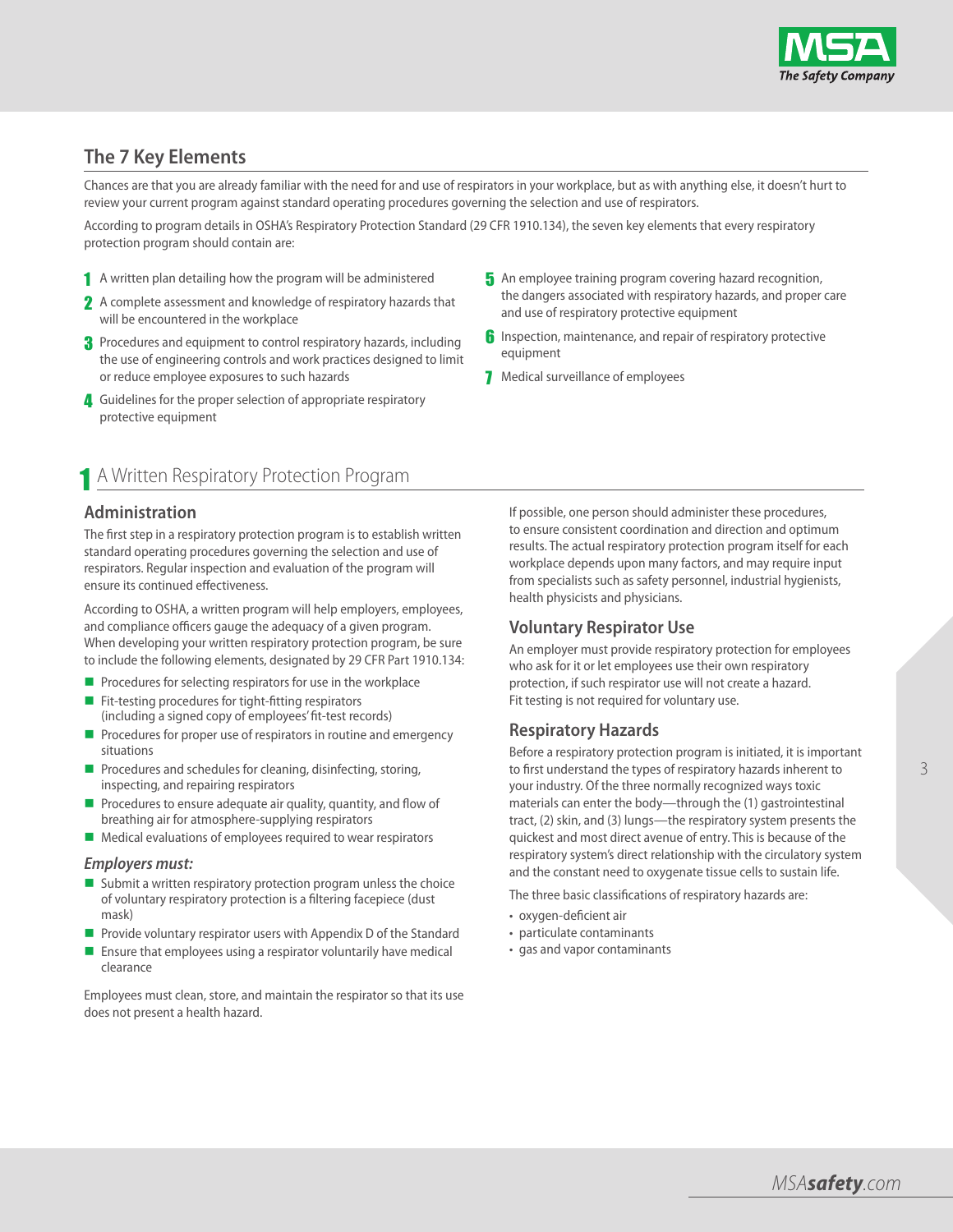#### *Oxygen Deficiency*

Normal ambient air contains an oxygen concentration of 20.8% by volume. When the oxygen level dips below 19.5%, the air is considered oxygen-deficient. Oxygen concentrations below 16% are considered unsafe for human exposure because of harmful effects on bodily functions, mental processes, and coordination.

It is important to note that life-supporting oxygen can be further displaced by other gases, such as carbon dioxide. When this occurs, the result is often an atmosphere that can be dangerous or fatal when inhaled. Oxygen deficiency also can be caused by rust, corrosion, fermentation, or other forms of oxidation which consume oxygen. The impact of oxygen-deficiency can be gradual or sudden.

#### a pr

#### *Particulate Contaminants*

Particulate contaminants can be classified according to their physical and chemical characteristics and their physiological effect on the body. The particle diameter in microns (1 micron  $= 1/25,400$  inch) is of utmost importance. Particulates below 10 microns in diameter have a greater chance to enter the respiratory system, and particles below 5 microns in diameter are more apt to reach the deep lung or alveolar spaces.

In healthy lungs, particles from 5 to 10 microns in diameter are generally removed from the respiratory system by a constant cleansing action that takes

place in the upper respiratory tract. However, with excessive "dust" exposures or a diseased respiratory system, the efficiency of the cleansing action can be significantly reduced.

The various types of airborne particulate contaminants can be classified as follows:

**Fumes**—An aerosol created when solid material is vaporized at high temperatures and then cooled. As it cools, it condenses into extremely small particles—generally less than 1 micron in diameter. Fumes can result from operations such as welding, cutting, smelting, or casting molten metals.

**Dusts**—An aerosol consisting of mechanically produced solid particles derived from the breaking up of larger particles. Dusts generally have a larger particle size when compared to fumes. Operations such as sanding, grinding, crushing, drilling, machining, or sand blasting are the worst dust producers. Dust particles are often found in the harmful size range of 0.5 to 10 microns.

**Mists**—An aerosol formed by liquids, which are atomized and/or condensed. Mists can be created by such operations as spraying, plating, or boiling, and by mixing or cleaning jobs. Particles are usually in the size range of 5 to 100 microns.

#### a pro

#### *Gas and Vapor Contaminants*

Gas and vapor contaminants can be classified according to their chemical characteristics.

True gaseous contaminants are similar to air in that they possess the same ability to diffuse freely within an area or container. Nitrogen, chlorine, carbon monoxide, carbon dioxide, and sulfur dioxide are examples.

In terms of chemical characteristics, gaseous contaminants may be classified as follows:

**Inert Gases**—These include such true gases as helium, argon, neon, etc. Although they do not metabolize in the body, these gases represent a hazard, because they can produce an oxygen deficiency by displacement of air.

**Acidic Gases**—Often highly toxic, acidic gases exist as acids or produce acids by reaction with water. Sulfur dioxide, hydrogen sulfide and hydrogen chloride are examples.

**Alkaline Gases**—These gases exist as alkalis or produce alkalis by reaction with water. Ammonia and phosphine are two examples.

Vapors are the gaseous state of substances that are liquids or solids at room temperature. They are formed when the solid or liquid evaporates.

In terms of chemical characteristics, vaporous contaminants may be classified as follows:

**Organic Compounds**—Contaminants in this category can exist as true gases or vapors produced from organic liquids. Gasoline, solvents, and paint thinners are examples.

**Organometallic Compounds**—These are generally comprised of metals attached to organic groups. Tetraethyllead and organic phosphates are examples.

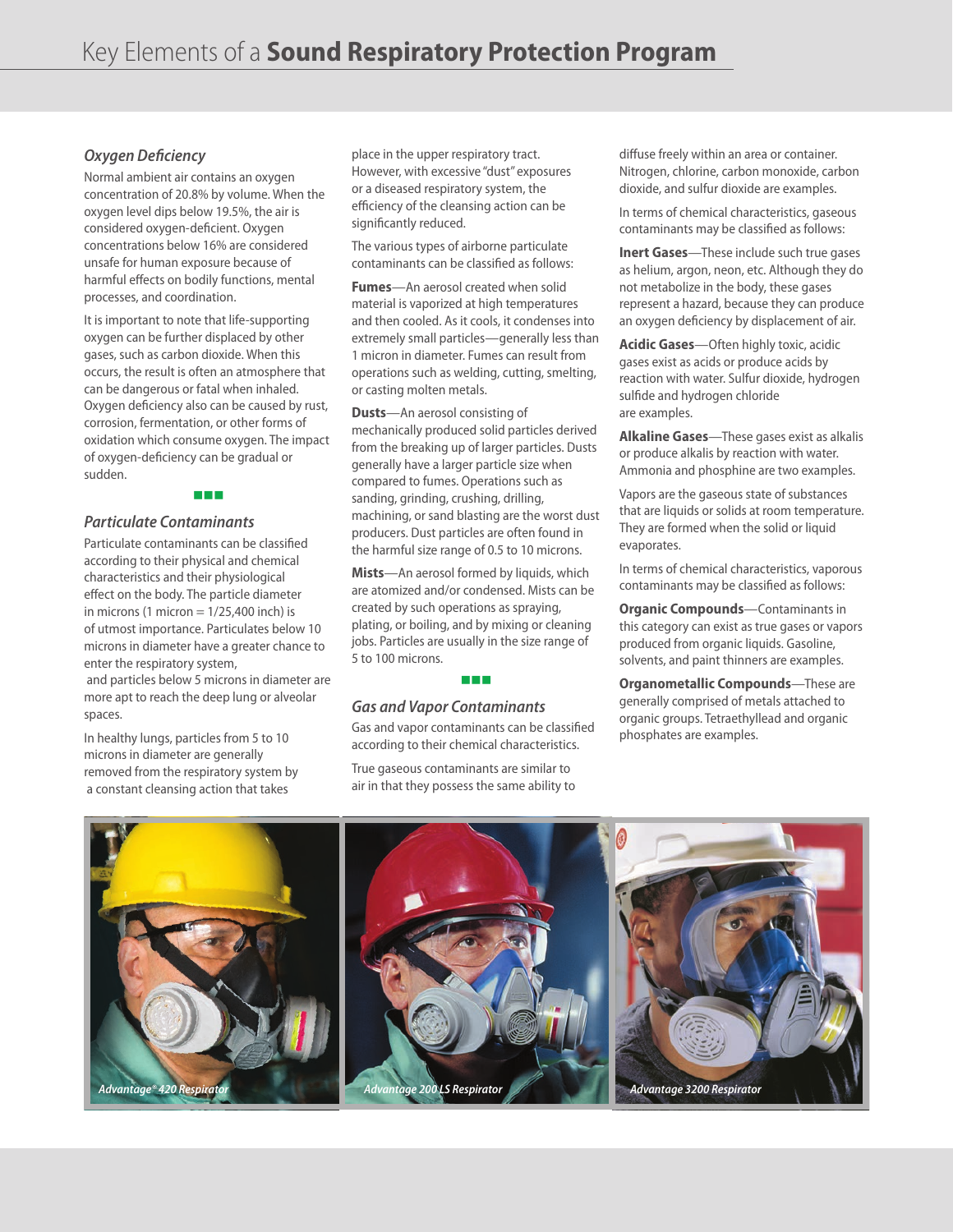

# **A** Hazard Assessment

Proper assessment of your specific hazard(s) is the first important step to protection. This requires a thorough knowledge of processes, equipment, raw materials, end-products, and by-products that can create an exposure hazard. First, you must make an initial determination of workplace conditions. This simple calculation of exposures does not require sampling of the environment. Factor in workplace size, ventilation, the amount of the regulated substance present, the type of operation, and the proximity of the workers to the source of emissions.

According to OSHA, personal exposure monitoring is the "gold standard" for determining employee exposure. It is the most reliable approach for assessing the level and type of respiratory protection required. Sampling which uses methods appropriate for contaminants(s) should represent the worst-case exposures or enough shifts and operations to determine the accurate range(s) of exposure.

To determine an atmosphere's oxygen content or concentration levels of particulate and/or gaseous contaminants, air samples must be taken with proper sampling instruments during all conditions of operation. The sampling device and the type and frequency of sampling (spot testing or continuous monitoring) will be dictated by the exposure and operating conditions.

Breathing zone samples are recommended and sampling frequency should be sufficient to assess the average exposure under the variable operating and exposure conditions.

Should contaminant concentrations exceed exposure limits recommended by the American Conference of Governmental Industrial Hygienists (ACGIH), OSHA, or NIOSH, hazard control procedures must be implemented promptly.

The employer is required to evaluate respiratory hazards in the workplace, identify relevant workplace and use factors, and base respirator selection on these factors.

### **Exposure Monitoring**

Exposure monitoring plays a critical role in the respirator selection process. The results from such testing will help you determine whether respiratory protection is needed and, if it is, the type of respirator that is required. Generally, respirator selection is based on three factors:

- $\blacksquare$  The results of your atmospheric monitoring or sampling program
- The accepted ACGIH, OSHA, or NIOSH exposure limits for the substance(s) present
- The maximum use concentration (of a substance) for which a respirator can be used

# Hazard Control 3

Hazard control should start at the process, equipment, and plant design levels where contaminants can be controlled effectively at the outset. With operating processes, the problem becomes more difficult. In all cases, however, attention should be given to the use of effective engineering controls to eliminate and/or reduce exposures to respiratory hazards. This includes consideration of process encapsulation or isolation; use of less toxic materials in the process' and suitable exhaust ventilation, filters, and scrubbers to control the effluents.

Because it is sometimes not practical to maintain engineering controls that eliminate all airborne concentrations of contaminants, proper respiratory protective devices should be used whenever such protection is required.







5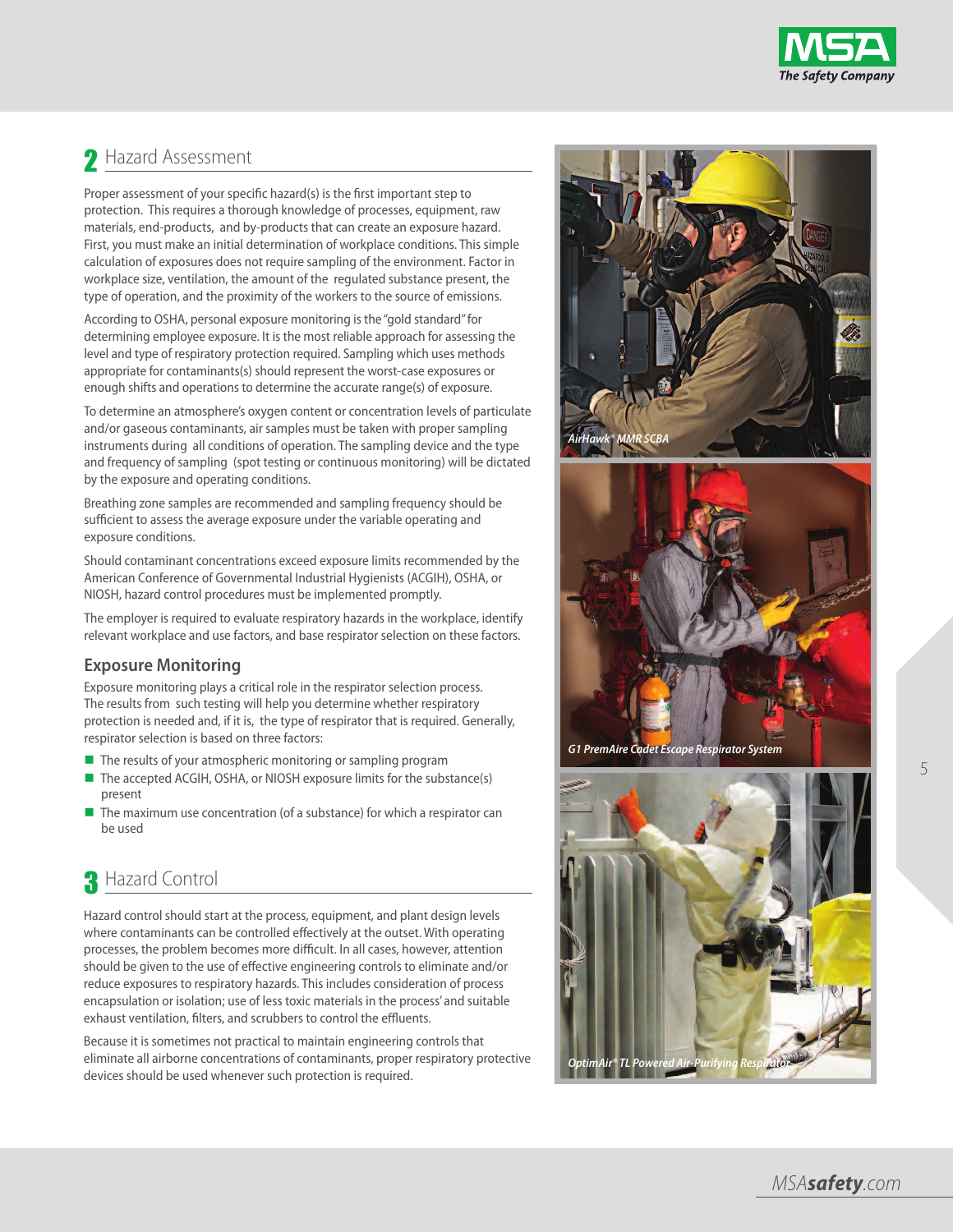| <b>OSHA's Assigned Protection Factors Table</b>                                                                                                        |                     |                |                       |              |                            |
|--------------------------------------------------------------------------------------------------------------------------------------------------------|---------------------|----------------|-----------------------|--------------|----------------------------|
| <b>TYPE OF RESPIRATOR1,2</b>                                                                                                                           | <b>Ouarter mask</b> | Half mask      | <b>Full facepiece</b> | Helmet/hood  | Loose-fitting<br>facepiece |
| 1. Air-Purifying Respirator                                                                                                                            | 5                   | 310            | 50                    |              |                            |
| 2. Powered Air-Purifying Respirator (PAPR)                                                                                                             |                     | 50             | 1000                  | 425/1,000    | 25                         |
| 3. Supplied-Air Respirator (SAR) or Airline Respirator<br>• Demand mode<br>• Continuous flow mode<br>• Pressure-demand or other positive-pressure mode |                     | 10<br>50<br>50 | 50<br>1,000<br>1,000  | 425/1.000    | 25                         |
| 4. Self-Contained Breathing Apparatus (SCBA)<br>• Demand mode<br>. Pressure-demand or other positive-pressure mode<br>(e.g., open/closed circuit)      |                     | 10             | 50<br>10,000          | 50<br>10,000 |                            |

**Notes:**

<sup>1</sup> Employers may select respirators assigned for use in higher workplace concentrations of a hazardous substance for use at lower concentrations of that substance, or when required respirator use is independent of concentration.

<sup>2</sup> The assigned protection factors in Table 1 are only effective when the employer implements a continuing, effective respirator program as required by this section (29 CFR 1910.134), including training, fit testing, maintenance, and use requirements.

<sup>3</sup> This APF category includes filtering facepieces, and half masks with elastomeric facepieces.

4 The employer must have evidence provided by the respirator manufacturer that testing of these respirators demonstrates performance at a level of protection of 1,000 or greater to receive an APF of 1,000. This level of performance can best be demonstrated by performing a WPF or SWPF study or equivalent testing. Absent such testing, all other PAPRs and SARs with helmets/hoods are to be treated as loose-fitting facepiece respirators, and receive an APF of 25.

<sup>5</sup> These APFs do not apply to respirators used solely for escape. For escape respirators used in association with specific substances covered by 29 CFR 1910 subpart Z, employers must refer to the appropriate substance-specific standards in that subpart. Escape respirators for other IDLH atmospheres are specified by 29 CFR 1910.134 (d)(2)(ii).

## **A** Respirator Selection

All respirators in use must be NIOSH-approved (NIOSH 42 CFR Part 84). Selecting respirators entails knowing what level of respiratory protection employees need, as well as which size respirator is right for any face and facial contours.

Respiratory protective devices vary in design, application, and protective capability. Thus, the user must assess the inhalation hazard and understand the specific use limitations of available equipment to assure proper selection.

If your calculation shows that exposure concentrations exceed recommended limits and engineering/administrative controls do not reduce exposure below the permissible limit, tailor your respiratory protection program to your specific conditions based on:

- Toxicity (TLV or TWA)
- **Maximum Expected Concentration**
- OSHA assigned protection factors
- **Oxygen level**
- **IDLH** concentration
- **Naming properties (adequate or not)**
- Sorbent limitations
- **Facepiece fit**
- **Mobility requirements**
- Type of use (routine, escape, or emergency entry)

### **Types of Respirators**

Respirators fall under two classifications: **air-purifying** and **air-supplied**. Air-purifying respirators are used against particulates, gases, and vapors. These are categorized as negative-pressure respirators that use chemical cartridges and/or filters; gas masks; and positive-pressure units such as powered air-purifying respirators (PAPRs). Air-supplied devices rely on a primary air source to deliver a steady flow of respirable air to the user's facepiece. These consist of Self-Contained Breathing Apparatus (SCBA) and air-line devices.

**Air-Purifying Respirators (APRs)** range from simple disposable cup masks to low-maintenance half-mask facepieces with cartridges and/or filters to the more complex PAPRs with full- facepieces or hoods.

- **APRs for particulates** use filters to capture dusts, mists, and fumes. Filters do not protect against gases or vapors, and generally become less effective as particles accumulate on the filter and plug spaces between the fibers. Some filtering APRs require filter replacement when the user finds it difficult to breathe through them. Others should be changed after each shift.
- **Gas and vapor APRs** employ chemical cartridges or canisters to remove hazardous gases or vapors from the air. They do not protect against airborne particles. Made to protect against specific gases or vapors, they provide protection only as long as the cartridge's absorbing capacity is not depleted.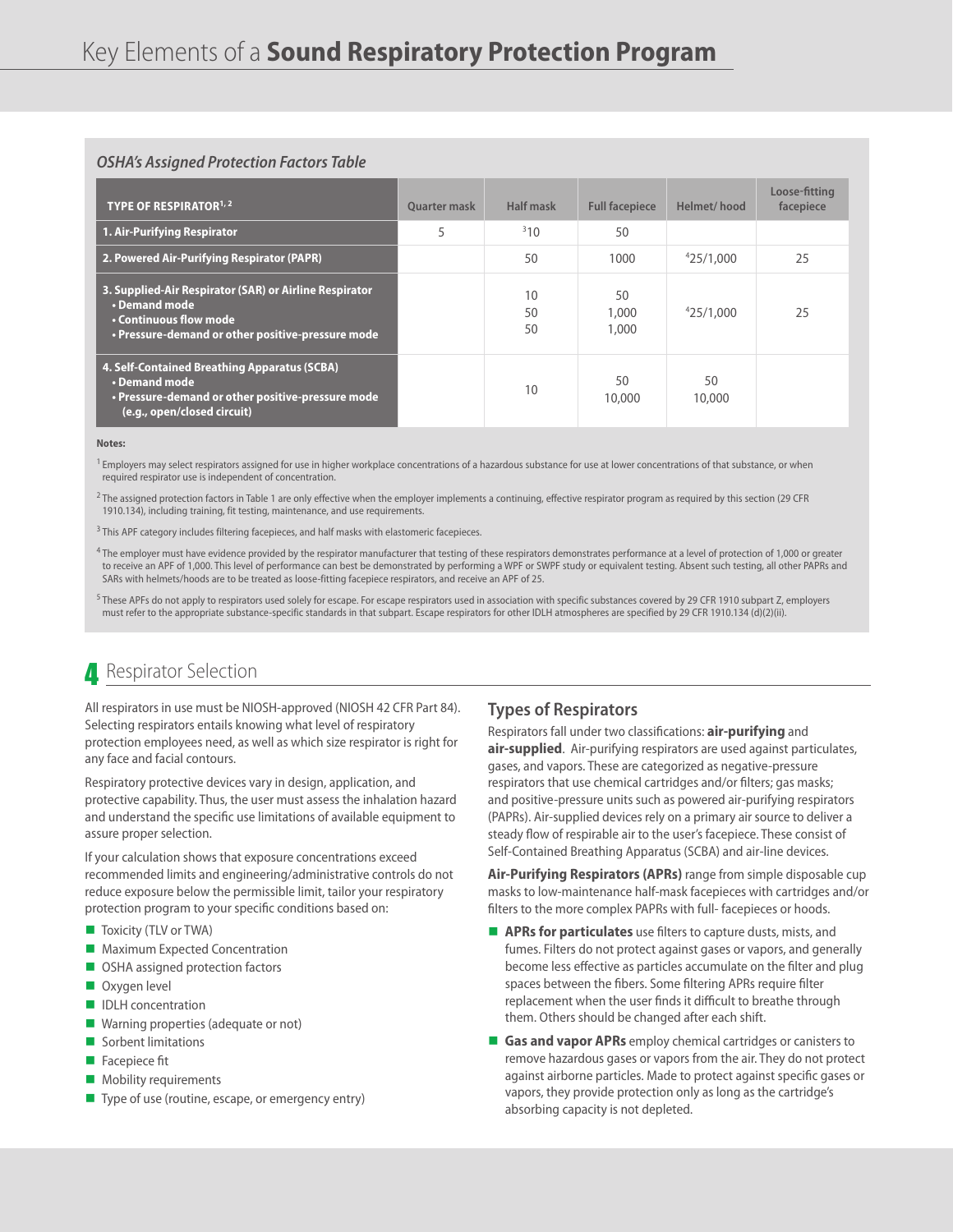

The service life of a chemical cartridge depends upon many factors and can be estimated in various ways. Cartridges and canisters require an end-of-service-life indicator (ESLI) or a change schedule, based on objective information or data that will ensure that canisters and cartridges are changed before the end of their useful life. In the respirator program, the employer must describe the information and data relied upon and the basis for the canister and cartridge change schedule as well as the basis for reliance on the data.

- **E** Combination APRs, fitted with both particulate filters and gas/vapor cartridges, are worn in atmospheres that contain hazards of both particulates and gases. **Supplied-Air Respirators (SARs)**, comprise air-line respirators, SCBA, and combination (supplied-air) respirators.
- **Air-Line Respirators** are used for extended periods in non-IDLH atmospheres. They use an air-line hose to deliver clean breathing air from a stationary source of compressed air for prolonged periods of time. Although comparatively lightweight, air-line respirators can limit users' mobility because of the air-line hose that must be attached.
- Self-Contained Breathing Apparatus **(SCBA)** have an open-circuit design that provides air rated for 30 to 60 minutes. They consist of a wearable, clean-air supply and a tight-fitting facepiece, and are used for short-duration entrance or escape from atmospheres that are or may be IDLH. They offer relatively unrestricted movement.
- **E** Combination SARs are air-line devices used for extended work periods in atmospheres that are or may be IDLH. They have an auxiliary self-contained air cylinder that can be used if the primary air supply fails. The air cylinder can also be used for entry into or escape from IDLH atmospheres, such as confined spaces.

Employers are required to provide employees using SARs with breathing gases of high purity, and ensure that compressed air, compressed oxygen, liquid air, and liquid oxygen used for respiration is in accordance with the specifications of OSHA Standard 1910.134(i).

# $\overline{\mathbf{5}}$  Training

For proper use of any respiratory protection device, it is essential that the user be properly instructed in its selection, use, and maintenance. Both supervisors and workers must be so instructed by competent persons.

#### *Minimum training must include:*

- **Methods of recognizing respiratory hazards**
- Instruction in the hazards and an honest appraisal of what could happen if the proper respiratory protection device is not used
- Explanation of why more positive control is not immediately feasible. This must include recognition that every reasonable effort is first being made to reduce or eliminate the need for respiratory protection
- A discussion of why various types of respiratory protection devices are suitable for particular purposes
- $\blacksquare$  A discussion of the device's capabilities and limitations
- $\blacksquare$  Instruction and training in actual use of respiratory protection equipment, and definite and frequent supervision to assure that it continues to be properly used
- Classroom and field training to recognize and cope with emergency situations

#### **Before an employee may be required to use any respirator with a negative- or positive-pressure tight-fitting facepiece, the employee must be fit tested with the same make, model, style, and size of respirator that will be used.**

Training should provide personnel with an opportunity to handle the device, have it fitted properly, test its face-to-facepiece seal, wear it in normal air for a long familiarity period, and, finally, wear it in a test atmosphere. OSHA requires fit tests to ensure proper fit for workers who use respirators.

### **Fit Testing**

OSHA requires fit testing for any face mask (full or half) designed to have a tight seal along the face, whether it is used in a positive- or negativepressure mode, and whether it is disposable or not.

*Qualitative* fit test methods are subjective in nature and rely on the judgment of the test subject. They are essentially a pass/fail fit test to assess the adequacy of respirator fit.

*Quantitative* testing methods rely on objective data to determine a proper fit. An assessment of the adequacy of respirator fit is determined by numerically measuring the amount of leakage into the respirator.

If the required fit factor is greater than 100, i.e., when higher levels of respiratory protection are needed, quantitative fit-testing must be conducted. Most experts agree that quantitative fit-testing provides the most accurate information, because it uses actual test data, rather than depending on the respirator wearer's sense of smell and taste (subjective responses).

OSHA requires these eight exercises for both qualitative and quantitative fit testing:

- **1** normal breathing
- **2** deep breathing
- **3** head side to side
- **4** head up and down
- **5** talking out loud
- **6** grimacing (quantitative only)
- **7** bending
- **8** normal breathing